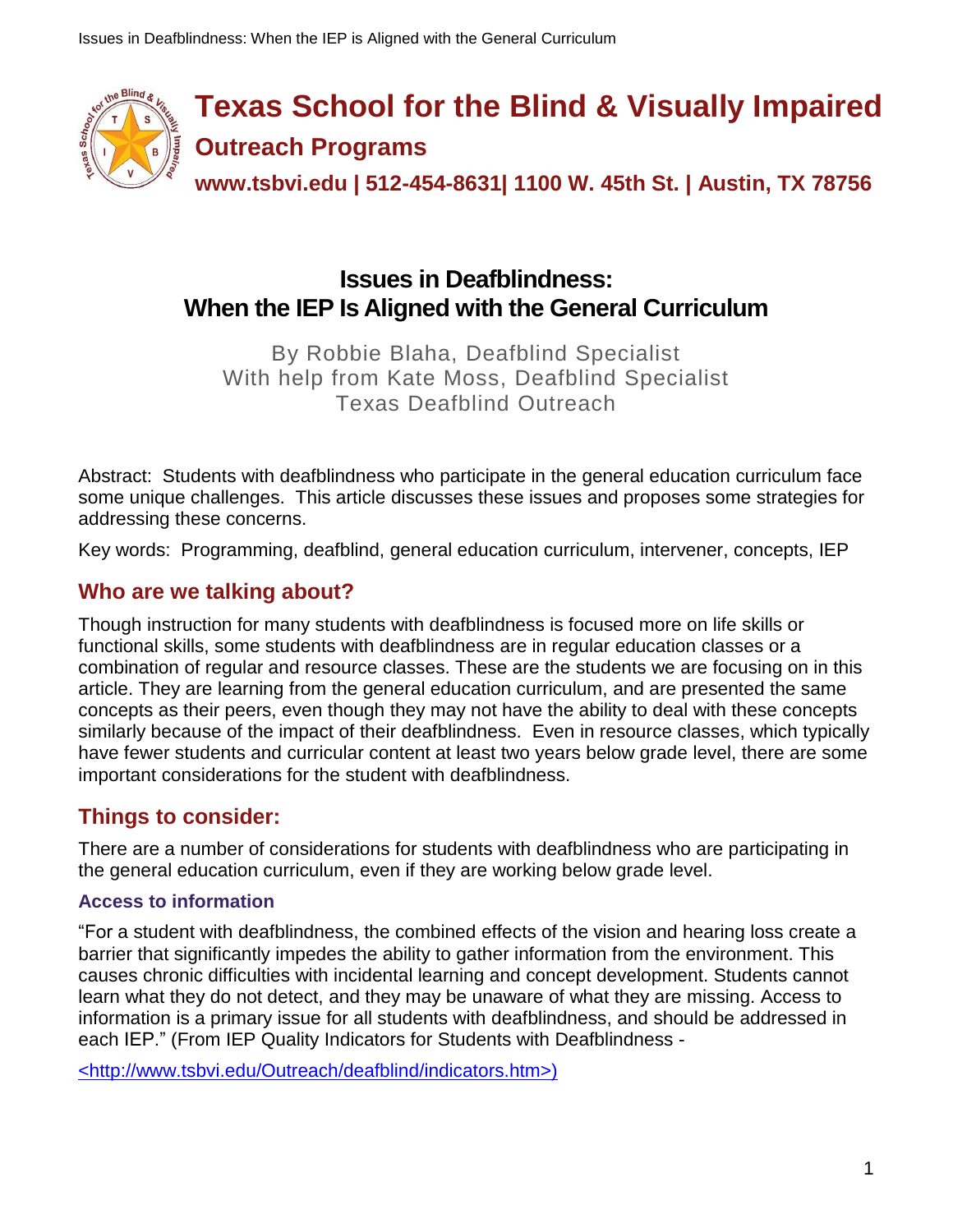## **Rate of instruction**

In either regular education classes or in resource classes, the typical rate of instruction can occur too rapidly for the student with deafblindness to completely process it. Additional processing time is a requirement for this student to be able to gather and interpret information. For students with normal vision and hearing, this process occurs spontaneously.

### **Unfamiliar concepts**

The Texas Essential Knowledge and Skills, or TEKS, comprise the state-mandated curriculum that establishes what every student, from elementary school through high school, should know and be able to do. (TEA website, 2006.) When providing instruction related to TEKS, teachers can present information that the student with deafblindness may not have the background to understand. For example, a lesson in Texas History can cover a period of time in the 1840's when cattle drives were common through northern Texas. In order to find meaning in this lesson, the deafblind student needs to understand the concepts of an event occurring 160 years ago, that the map of Texas represents a state he lives in, the meaning of the word "drive" as it is used in cattle drive, and what the terms "cattle" and "herd" mean. He would also probably need to know why any one would want to drive cattle from one place to another. This lesson, like most that take place in general education curriculum, would progress at an alarming rate with ever more complex information being shared, and make it very difficult for the deafblind student to keep up.

An additional problem occurs when the teacher clarifies new information being offered in a lesson by using what would be familiar examples for the typical students, but may not be for the student with deafblindness. For instance, the science teacher presents oxidation as a "chemical change brought about by exposure to oxygen" and uses rust on an old car as an example of slow oxidation. While the example helps the class better understand the new information, the student with deafblindness is unfamiliar with rusty cars. Rather than clarifying the new information, the example has just increased the amount of unfamiliar information the student has to juggle in the class.

#### **Adaptations, accommodations and/or modifications cannot completely resolve these problems**

The student's IEP adaptations, accommodations and/or modifications may include large print, an FM system, frequent comprehension checks, preferential seating, reduced assignments (meaning 10 vocabulary words rather than 20) and assistance from an intervener. While all of these are critical in assisting the student to gather information, there is still a demonstrated need for the curriculum to be modified. The modification of the curricular content may involve reducing and prioritizing the information that the student is responsible for learning. The goal is for the student to have the information that provides a useful working knowledge of the curricular content.

#### **Concerns about the "other stuff" the student does not know**

There is ongoing evidence that the student with deafblindness is lacking a body of information that may be considered an extension of the expanded core curriculum that is taught to students with visual impairments.

**Basic environmental/cultural facts:** Other students possess an incredible amount of knowledge about their immediate environment and teen culture that would be very useful for the student with deafblindness. The student may not know, but would benefit from knowing things like: What is a mall? Who is Lance Armstrong? What are some popular bands/songs that teens like? How do you buy a soda at school?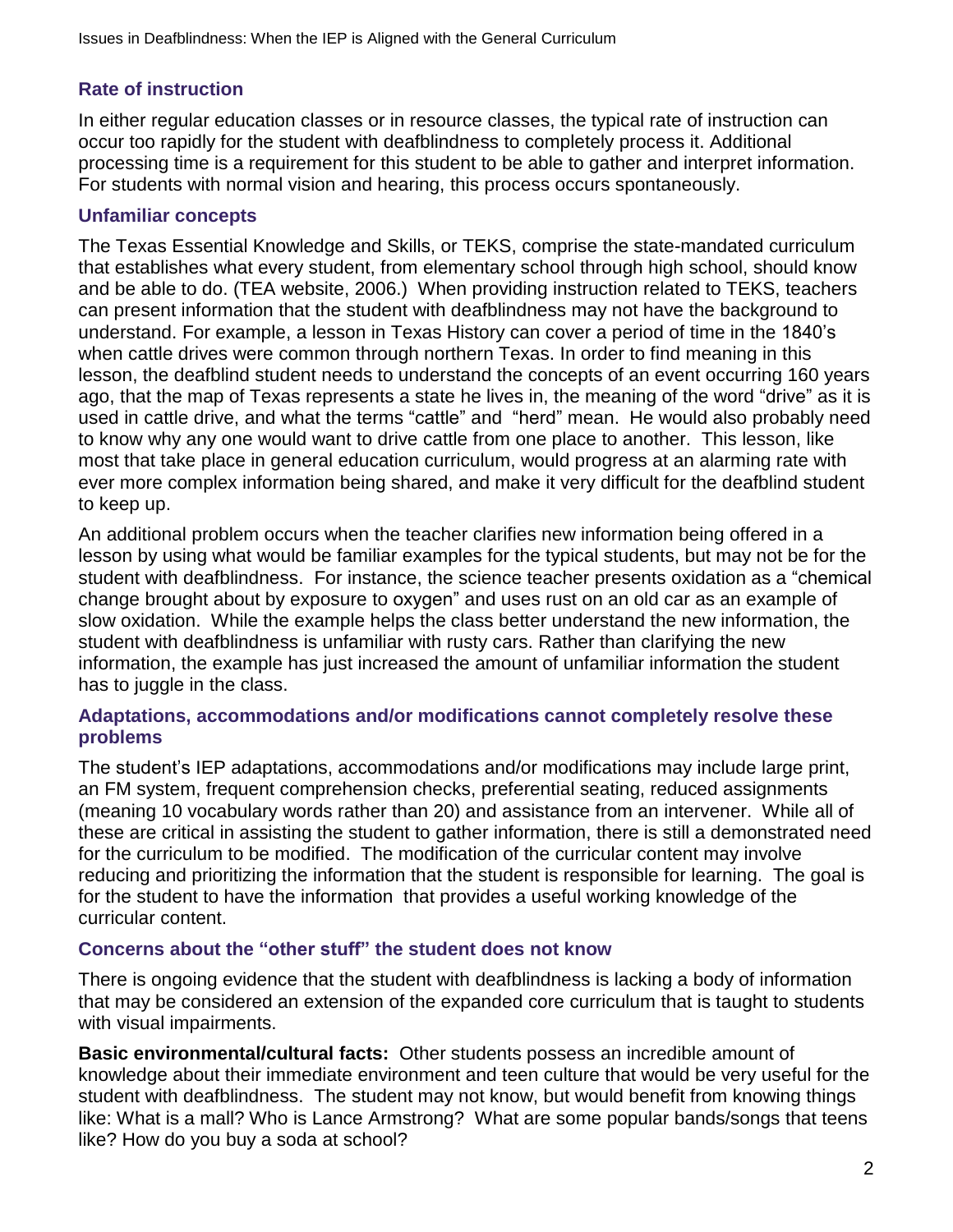**Social skills that encourage good relationships:** Many deafbind students miss out on basic social skills that other nondisabled students get incidentally. Examples of these skills include such things as: How do you greet people (peers, adults, strangers)? Where do you sit in the cafeteria if you want your peers to interact with you? How do you respond if a classmate tells you that she has been sick?

**Self advocacy skills:** deafblind students need to know how to get other people's support in gaining access to the environment and to learning. They need specific instruction in selfadvocacy. Examples of these skills include things like: how do I explain to others how to use my fm system, or let the teacher know that he or she needs to turn the microphone on or off? How do I ask a peer to give me sighted-guide so I can get through the crowd at the pep rally? How do I let someone know I don't understand the instructions on a test?

# **What Can Go Wrong?**

There are many things that can happen to prevent the student with deafblindness from appropriately accessing the general education curriculum in these settings. Here are some problems we often see:

- The intervener is given sole responsibility for adapting the information that is being presented in the classroom. Often times he/she is left to choose and attempt to explain the information to the child as the rest of the lesson flows past.
- Sometimes the student ignores the teacher and the teacher ignores the student. This may happen because the teacher thinks the intervener is the only adult who is supposed to be involved with the student. At other times it may be the student who perceives the intervener as the only source of credible information.
- There is no real expectation that the student will learn anything of substance from the general curriculum. Unfortunately for the student with deaflbindness, some people think it is enough that the deafblind student is sitting in the classroom with typical peers. They may think it is acceptable that the deafblind student only memorizes facts and never really understands the concepts needed to finish homework or to take tests independently. The intervener or others often do most of the assignment and give the student some bits of it that he/she can do with existing skills.
- The student does not have time in the day to do the critical concept and skill development that truly brings understanding to the student and increases social skills and independence. For most students with deafblindness, additional time for this work must be provided by scheduling a study hall period or having regular time provided throughout the day for this work to be done. All too often, this extra time is not provided in the student's schedule, so he/she is scrambling to participate in the class with the other students.
- The student is not participating in making sure his/her adaptations are in place. Too often a student with deafblindness finds his/herself in a learning situation without the supports he/she needs, and makes no effort to advocate for that support to be provided. The intervener or the teacher takes all the responsibility for making sure the adaptations are in place for the child. When the student becomes dependent on someone else to magically supply the adaptations he/she needs, what happens when that person is out sick? Self-advocacy skills need to be taught. Being able to ask for what you need is just as important as having that support provided to you.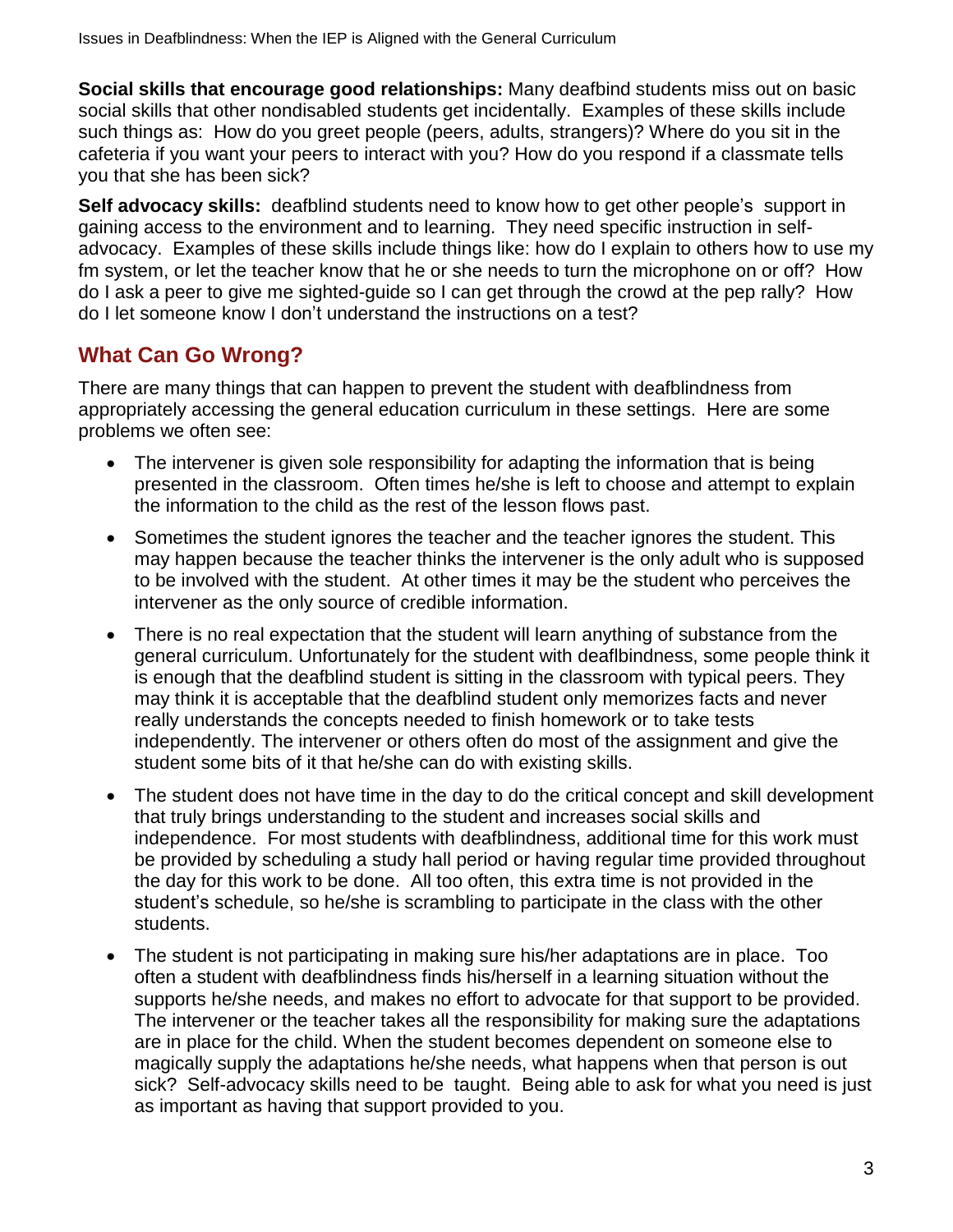# **What should happen?**

To gain a useful bank of information from the Texas Essential Knowledge and Skills (TEKS), there are a variety of things that should be considered. First of all, the amount of information the child will be taught needs to be reduced by prioritizing critical concepts.

Separate lesson plans need to be developed to teach underlying concepts that support learning the general curriculum. In addition, the student must have instruction in critical concepts and skills that build relationships, independence, and an understanding of the world around them.

## **How do we make that happen?**

**Modify the general curriculum.**

- Each regular education teacher and resource teacher should select the main points that are critical for the student to learn.
- Select the appropriate items from the expanded core curriculum.
- The TVI, through interviews with each team member as well as discussions with and observations of the student, should guide the team in selecting the environmental information and social skills to be taught.

### **Resolve logistical considerations.**

- Time is provided in the student's daily schedule for learning concepts related to the general curriculum and items from the core curriculum.
- The team decides which person will be responsible for providing the instruction in each setting, and also who will take on the responsibility for materials preparation.
- A plan is made related to accessing the community as part of instruction as it is needed.

## **The IEP is written to specify how all of the above areas will be addressed and by whom.**

For example, the TVI may take on responsibility for brailling all materials, but the intervener will adapt other materials under the guidance of the TVI. That needs to be spelled out so that every team member is clear about whose responsibility it is to take care of producing the materials. If the student needs additional time to work on concept development, time will need to be carved out of his/her schedule, perhaps as a study hall period. The intervener needs to know what concepts to work on with the student, and how the instructor would like to approach those concepts. If these things are left to chance, it is typically the student who suffers.

# **Conclusion**

A student with deafblindness who participates in the general education curriculum, either in general education classes or resources classes, has very complex challenges in accessing the curriculum and benefiting from these programs. For the student to be successful both academically and socially, the supports provided and the content of the program need to be well orchestrated by the student's educational team. Providing the student with an intervener may be necessary. However, the intervener needs to be part of a coordinated team effort, and not given the total responsibility for figuring out and implementing that support for the student. Providing support to the student in general education settings can be incredibly challenging, but if done well can lead to excellent outcomes for a student with deafblindness.